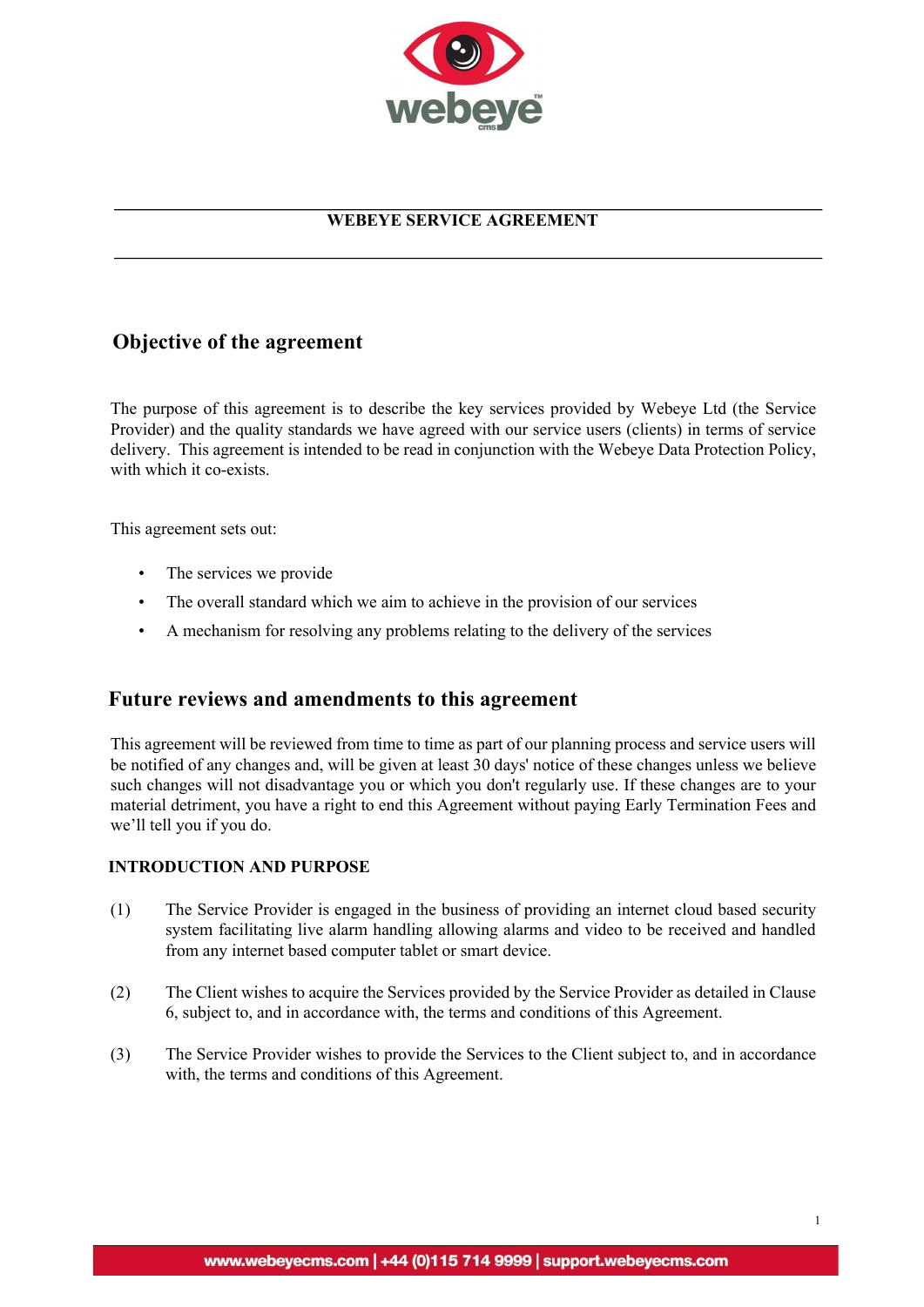

# **Objectives of the Agreement**

## **IT IS AGREED** as follows:

# 1. **Definitions and Interpretation**

1.1 In this Agreement, unless the context otherwise requires, the following expressions have the following meanings:

| "Automated payment method" | means a money transfer scheduled on a predetermined<br>date to pay a recurring bill over an electronic payment<br>system, such as the Automated Clearing House (ACH),<br>(commonly in the USA) or Direct Debits (commonly in<br>the UK).                                                                                                                |
|----------------------------|---------------------------------------------------------------------------------------------------------------------------------------------------------------------------------------------------------------------------------------------------------------------------------------------------------------------------------------------------------|
| "Business Day"             | means any day (other than Saturday or Sunday) on<br>which ordinary banks are open for their full range of<br>normal business in United Kingdom;                                                                                                                                                                                                         |
| "Billing Period"           | means a period of one month running from the date of the<br>invoice from the service provider                                                                                                                                                                                                                                                           |
| "Commencement Date"        | means the date on which this Agreement comes into force<br>pursuant to Clause 2;                                                                                                                                                                                                                                                                        |
| "Confidential Information" | means, in relation to either Party, information which is<br>disclosed to that Party by the other Party pursuant to or in<br>connection with this Agreement or otherwise (whether<br>orally or in writing or any other medium, and whether or<br>not the information is expressly stated to be confidential<br>or marked or may be interpreted as such); |
| "Downtime"                 | means the non-availability of one or more parts of the<br>Services as defined in Clause 7;                                                                                                                                                                                                                                                              |
| "Fees"                     | means the fees payable by the Client to the Service<br>Provider in accordance with Clause 5;                                                                                                                                                                                                                                                            |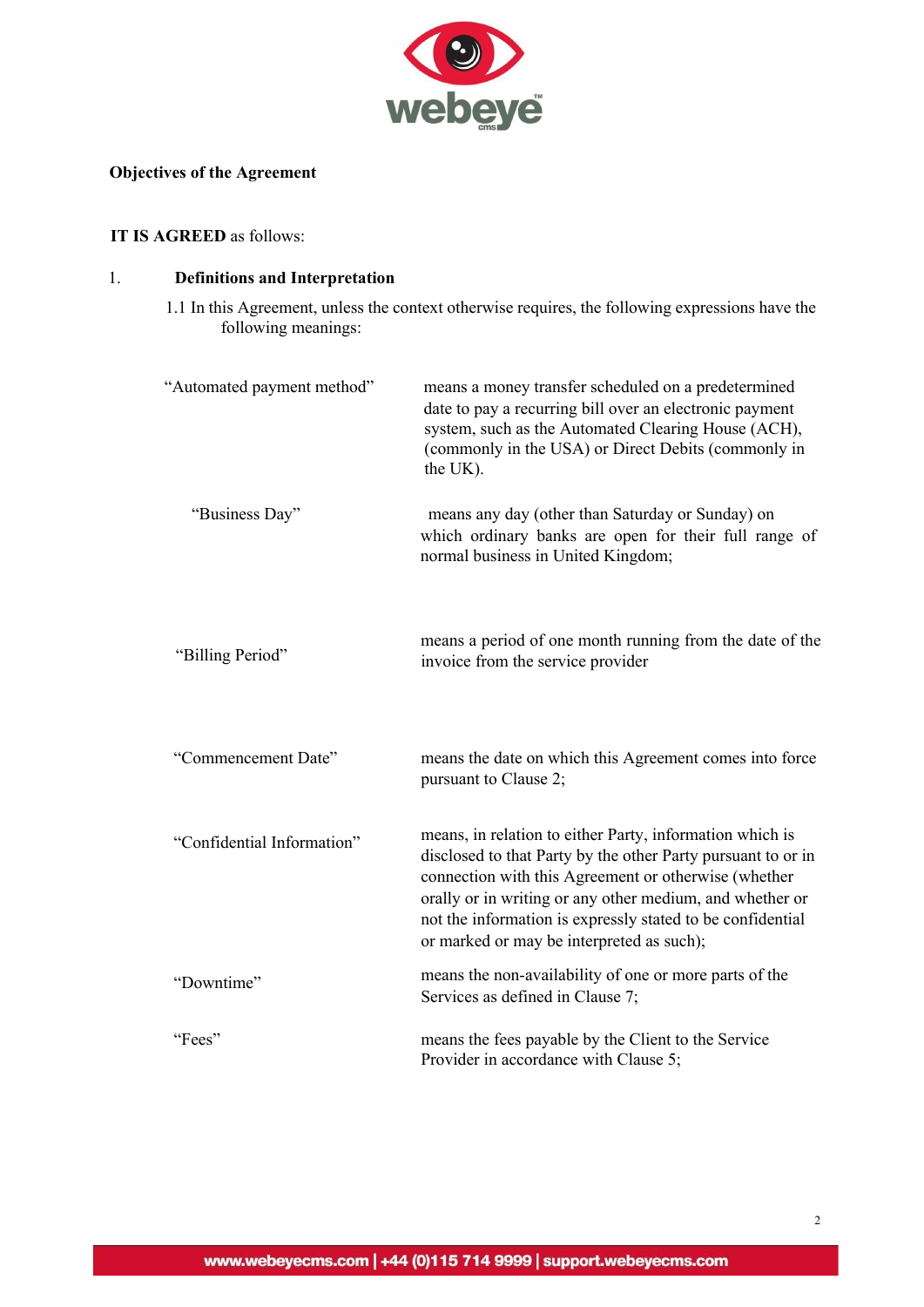

| "Performance Monitoring"     | means any systems implemented by the Service Provider<br>to monitor the provision of the Services in accordance<br>with the Service Levels under Clause 9;                                                                                                        |
|------------------------------|-------------------------------------------------------------------------------------------------------------------------------------------------------------------------------------------------------------------------------------------------------------------|
| "Problem Report"             | means a message sent to the Technical Support<br>Department of the Service Provider via email or<br>telephone; available Monday to Friday 8.00 a.m. to 9.00<br>p.m (United Kingdom time).                                                                         |
| "Scheduled Service Downtime" | means Downtime which is pre-planned by the Service<br>Provider for maintenance, upgrades and similar activities<br>in accordance with Clause 8;                                                                                                                   |
| "Services"                   | means the cloud based security services provided by the<br>Service Provider as set out in Clause 6;                                                                                                                                                               |
| "Service Levels"             | means the agreed levels to which the Service Provider's<br>performance in providing the Services must adhere as set<br>out in Clause 7; means the term of this Agreement as set                                                                                   |
| "Term"                       | out in Clause 2;                                                                                                                                                                                                                                                  |
| "Uptime"                     | means the normal, fully functional availability of the<br>Services and all components thereof.                                                                                                                                                                    |
| Webeye Device                | means any piece of equipment used in connection with<br>the Services including hardware, Software Services,<br>Mobile Devices and SIM Services (full details can be<br>found at webeycms.com);                                                                    |
| "WEBEYE Service Package"     | means an internet cloud based security system facilitating<br>live alarm handling allowing alarms and video to be<br>received and handled from any internet based computer<br>tablet or smart device (full details and pricing can be<br>found at webeyecms.com); |

1.2 Unless the context otherwise requires, each reference in this Agreement to:

- 1.2.1 "writing", and any cognate expression, includes a reference to any communication effected by electronic or facsimile transmission or similar means;
- 1.2.2 a statute or a provision of a statute is a reference to that statute or provision as amended or re-enacted at the relevant time;
- 1.2.3 "this Agreement" is a reference to this Agreement and each of the Schedules as amended or supplemented at the relevant time;
- 1.2.4 a Schedule is a schedule to this Agreement; and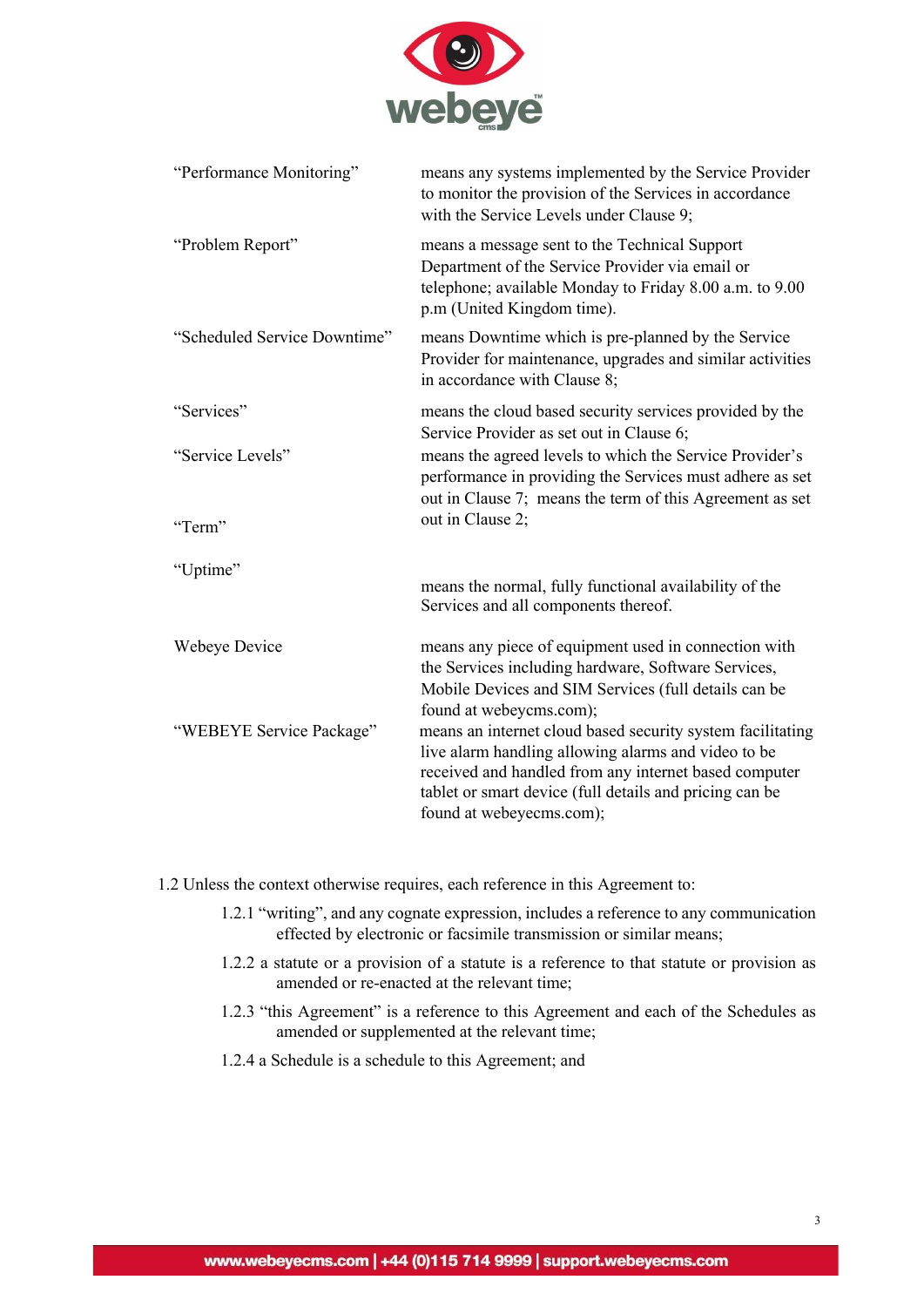

- 1.2.5 a Clause or paragraph is a reference to a Clause of this Agreement (other than the Schedules) or a paragraph of the relevant Schedule.
- 1.2.6 a "Party" or the "Parties" refer to the parties to this Agreement.
- 1.3 The headings used in this Agreement are for convenience only and shall have no effect upon the interpretation of this Agreement.
- 1.4 Words imparting the singular number shall include the plural and vice versa.

## 2. **Term of Agreement**

- 2.1 This Agreement will come into force on the registration of the Client with the Webeye Service and shall continue in force for an initial Term until the end of month in which the Client registered or as specifically defined on the sales invoice in subject to the provisions of Clauses 7 and 13.
- 2.2 Following the end of the initial Term, the Term of this Agreement may be renewed for further periods of at least 30 days or as defined on the sales invoice (which shall thereafter be defined as part of the Term).

#### 3. **Service Provider's Obligations**

- 3.1 The Service Provider shall provide the Services to the Client in accordance with the provisions of Clause 6 and in accordance with the required Service Levels set out in Clause 7.
- 3.2 The Service Provider shall provide the Client with such information and advice in connection with the Services and the provision thereof as the Client may, from time to time, reasonably require both before and during the provision of the Services.
- 3.3 The Service Provider shall use reasonable endeavours to keep the Client informed of any special requirements (including, but not limited to, legislative requirements) applicable to the provision of the Services. To the extent necessary and appropriate, the Service Provider shall promptly take steps to comply with any such requirements. These steps shall not otherwise alter this Agreement in any way.

## 4. **Client's Obligations**

- 4.1 The Client shall provide the Service Provider with such information in connection with the Services and the provision thereof as the Service Provider may, from time to time, reasonably require both before and during the provision of the Services.
- 4.2 The Client shall comply with any and all terms and conditions which the Service Provider may apply to the Services.
- 4.3 The Client shall become familiar with documentation supplied by the Service Provider on the use of the WEBEYE service.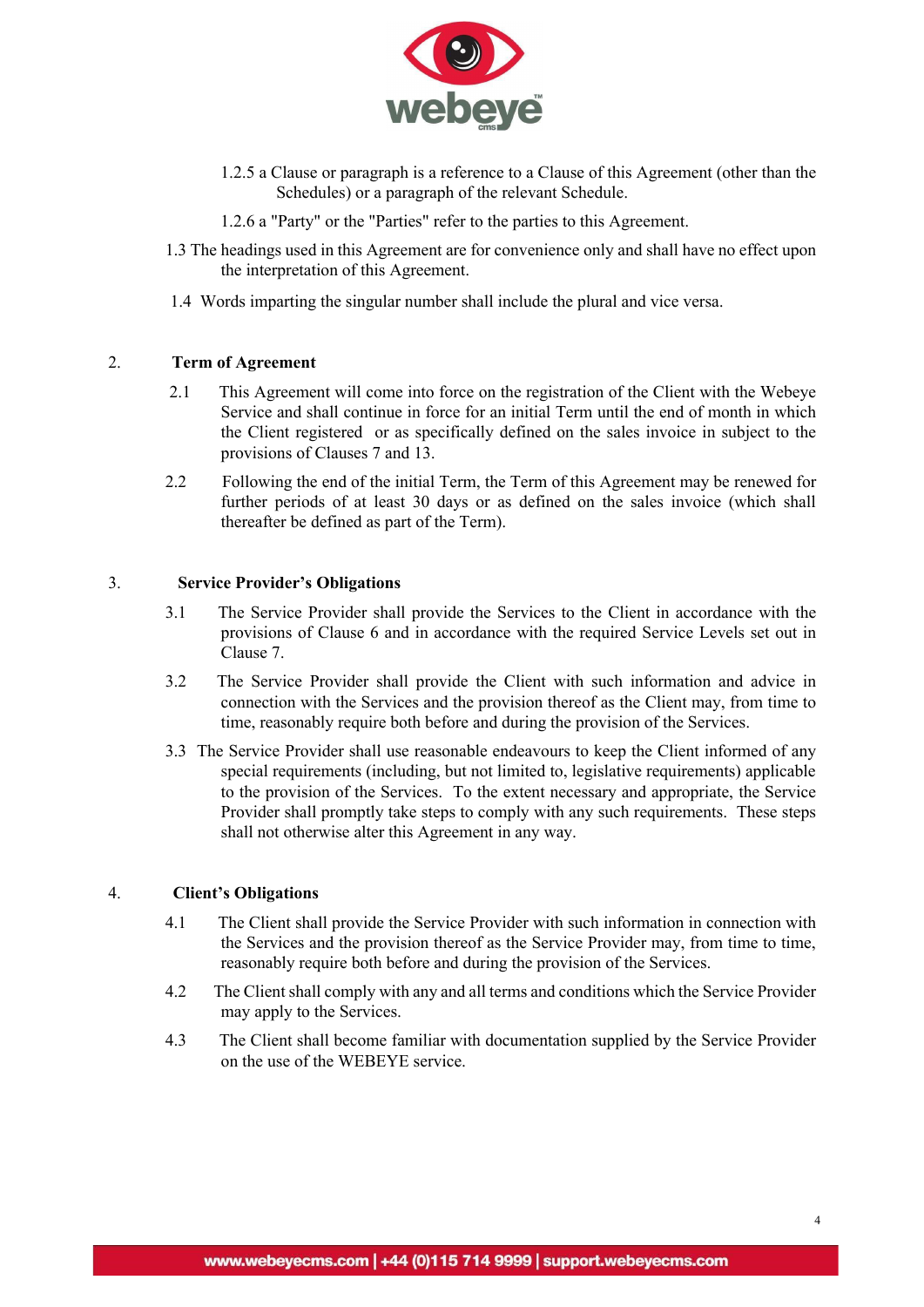

- 4.4 The Client shall keep records of WEBEYE device locations including details of any peripheral equipment connected to the Service, and any account number provided in connection with the Services.
- 4.5 The Client shall ensure that an automated payment instruction is in place to pay the fees for the Services provided by the Service Provider. Payment details will be to the Client by the Service Provider on the Commencement Date.
- 4.6 The client undertakes to become familiar with the Service Providers procedures for reporting faults
- 4.7 Upon reporting problems to the Service Provider the Client will provide full details of the fault being experienced including identification of equipment involved, site details, user details and applications being used.
- 4.8 The Client undertakes to keep abreast of Service Provider news announcements via notices email web messages social media and to utilise the self learning documentation available on the Service Providers website.
- 4.9 In relation to activating and deactivating services, the client shall comply with the policy of the service provider which may change from time to time

## 5. **Fees and Payment**

- 5.1 The Client shall pay the Fees to the Service Provider on a monthly basis or as specifically agreed under the terms of the sales invoice but in any event in accordance with the pricing structure of the WEBEYE Service Package as consideration for the Services provided by the Service Provider in accordance with the terms and conditions of this Agreement.
- 5.2 At the time of accepting service and notwithstanding sub-clause 4.7 a device is activated by the client or its representative through the service providers commissioning portal. Service fees will commence on the date of activation subject to Terms and Conditions agreed at the time of sale.
- 5.3 Notwithstanding sub-clause 4.7 and 5.4 a device is deactivated by the client or its representative through the service providers commissioning portal. Service fees will cease on the  $1<sup>st</sup>$  day of the month following deactivation or at the end of the 30 days notice period subject to the Terms and Conditions agreed at the time of sale.
- 5.4 A device can be activated, deactivated and reactivated as many times as is needed throughout any period including periods of less than a month and will only incur one service charge per month per activated device.
- 5.5 If an activation fee is chargeable, this will be chargeable when a device is first added and not re-charged on subsequent re-activations, unless a device is suspended in accordance with sub-Clause 5.9.
- 5.6 If tariff alarm signal limits apply please refer to the Terms and Conditions available on request for excess charges. All excess charges must be paid in line with this agreement.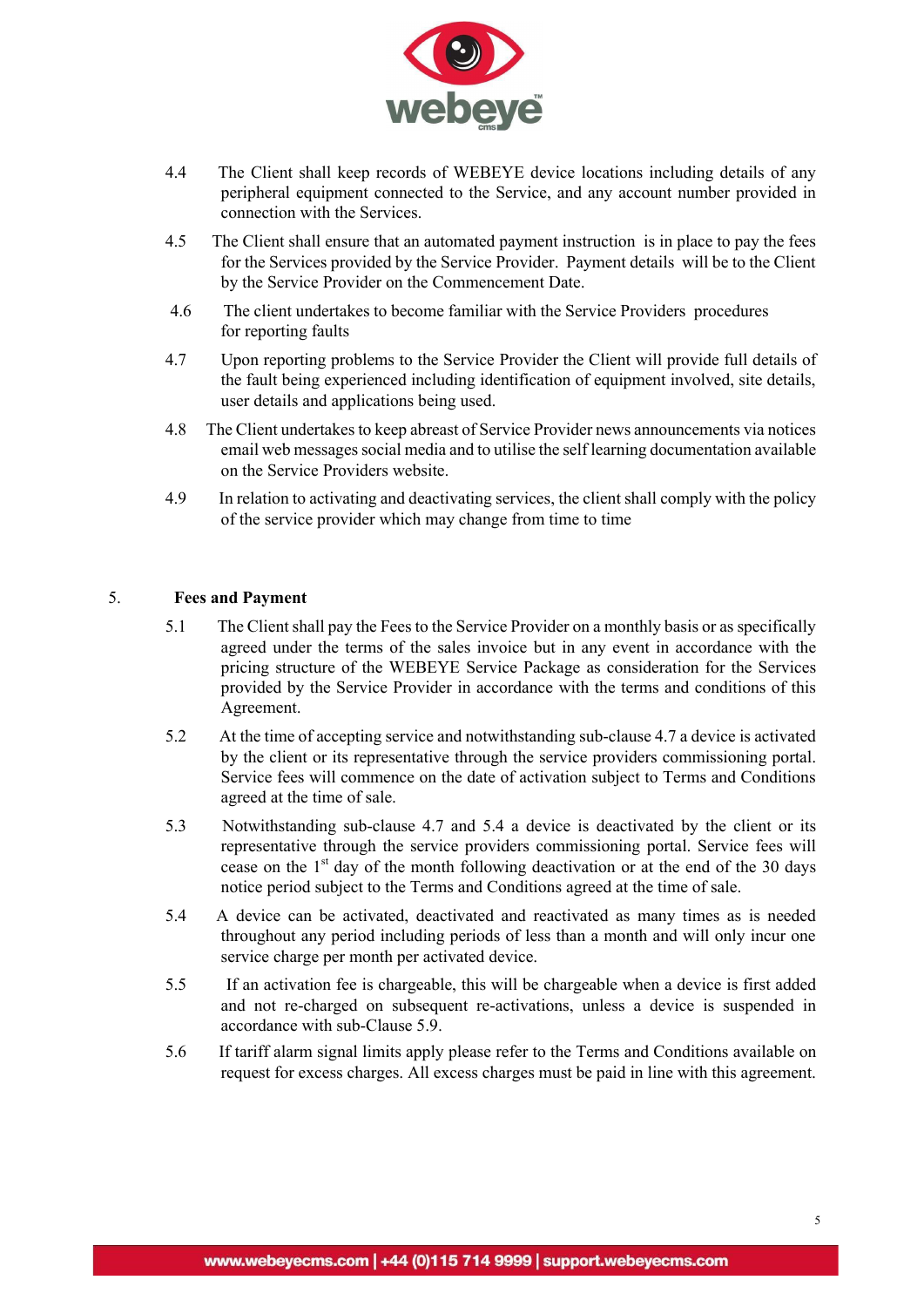

- 5.7 All payments required to be made pursuant to this Agreement by the Client shall be made monthly by an automated payment method or as agreed under the sale agreement, without any set-off, withholding or deduction except such amount (if any) of tax as the Client is required to deduct or withhold by law. In the event that an automated payment method is not in place, a minimum 6 month rolling contract will be required which will be invoiced and payable in advance.
- 5.8. The Client will receive confirmation from the Service Provider as to the date the automated payment method will be collected in advance ;Where any payment pursuant to this Agreement is required to be made on a day which is not a Business Day, it may be made on the next following Business Day.
- 5.9 If either Party fails to pay on the due date any amount which is payable to the other pursuant to this Agreement then, without prejudice to and notwithstanding sub-Clause 13.2.1, the Service Provider reserves the right to temporarily or permanently suspend the service. In addition, failed automated payment methods may be subject to a failed payment charge.
- 5.10 It is the Clients responsibility to ensure that they are in agreement with the monthly invoice; In the event that there is any issue with the invoice as rendered it will be incumbent upon the Client to bring this to the attention of the Service Provider within three months failing which the Client's apparent acquiescence will be deemed to have unequivocally confirmed the acceptance of said invoice and the Service provider will not be obliged to consider concerns raised on the part of the Client after that three month period
- 5.11 Site names will only be put onto the invoice in addition to the serial or reference of the individual device) if the Service Provider receives a written request requiring this

# 6. **Provision of the Services**

- 6.1 The Service Provider shall, throughout the term of this Agreement, provide the Services to the Client in accordance with the terms and conditions of this Agreement, the provisions of the WEBEYE Service Package and the Service Levels.
- 6.2 The Service Provider shall be responsible for ensuring that it complies with all statutes, regulations, byelaws, standards, codes of conduct and any other rules relevant to the provision of the Services.
- 6.3 The Service Provider shall provide the Services as specified in the WEBEYE Service Package. The Service Provider may alter, improve or otherwise modify the WEBEYE Service Package provided that any such change will not significantly alter the provision of the Services or result in the removal of any features or services that form part of the WEBEYE Service Package. The Client will be notified no later than 48 hours in advance of any planned changes and will receive full documentation of any action required on their part. No alterations under this sub-Clause 6.3 shall affect the Fees payable by the Client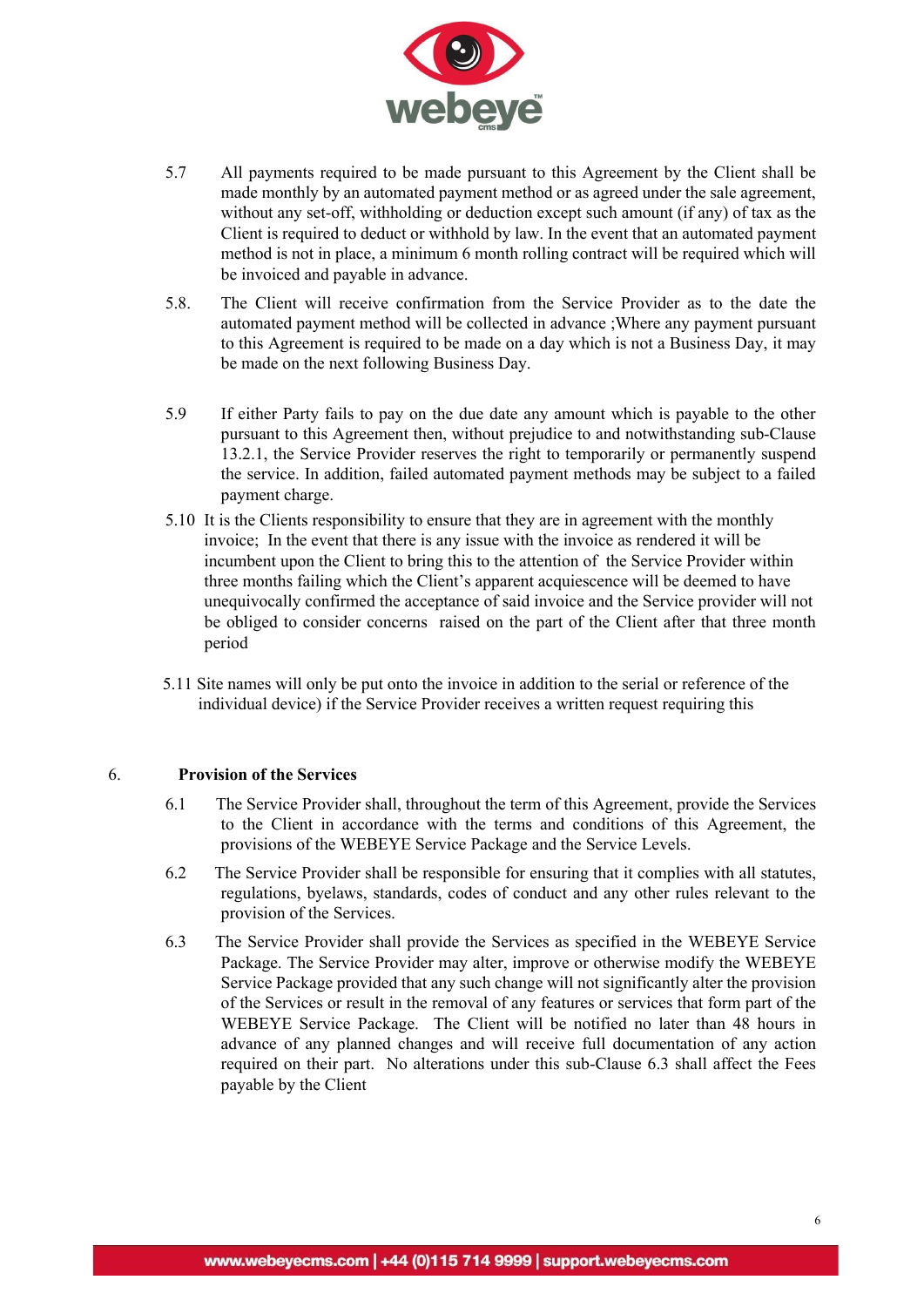

- 6.4 The Service Provider shall be entitled to suspend the Services in the event of excessive alarm or video activations being generated by connected hardware devices for no identifiable reason, or for reasons determined by the Service Provider to be due to poor installation, environmental factors or animal nuisance. The Service Provider shall inform the Client of such suspension and shall provide the Client with a minimum of 48 hours to investigate and take corrective action. If the causes of the excessive alarm generation are not corrected to the reasonable satisfaction of the Service Provider within the time period specified, the Service Provide shall be entitled to terminate the Services upon one months' notice in writing to the Client in accordance with sub-Clause 13.2.2 7. Service Levels
- 7.1 The Service Provider shall use reasonable endeavours to ensure an Uptime rate of 100%.
- 7.2 The Service Provider shall implement such organisational, technological and other measures as are reasonably required to ensure the Uptime rate set out in sub-Clause 7.1.
- 7.3 For the purposes of this Agreement, Downtime refers to one or more whole periods of 15 minutes commencing upon the submission by the Client of a PROBLEM REPORT informing the Service Provider of the non-availability of the Services.
- 7.4 In the event that the Services are unavailable for a period exceeding 48 hours per 1 month period the Client shall have the right to terminate this Agreement in accordance with sub-Clause 13.3.
- 7.5 Sub-Clause 7.4 shall not apply to any Downtime which results from any of the following:
	- 7.5.1 Scheduled Service Downtime;
	- 7.5.2 Failure of the Client's own hardware, network, software or software configuration;
	- 7.5.3 Failure by the Client, its employees, subcontractors, agents or other similar third parties to comply with any reasonable instructions issued by the Service Provider;
	- 7.5.4 Breach by the Client of any terms or restrictions of the WEBEYE Package
	- 7.5.5 Problems which are beyond the reasonable control of the Service Provider including, but not limited to, internet service provider failure and other matters arising under Clause 16

## 8. **Scheduled Service Downtime**

- 8.1 The Service Provider may, from time to time, require Scheduled Service Downtime in order to perform maintenance and upgrades on its computer systems, network and infrastructure.
- 8.2 The Service Provider shall use reasonable endeavours to ensure that any period of Scheduled Service Downtime causes minimal disruption to the Services and is as brief as is reasonably possible. Nothing in this sub-Clause 8.2 shall constitute a guarantee of the same.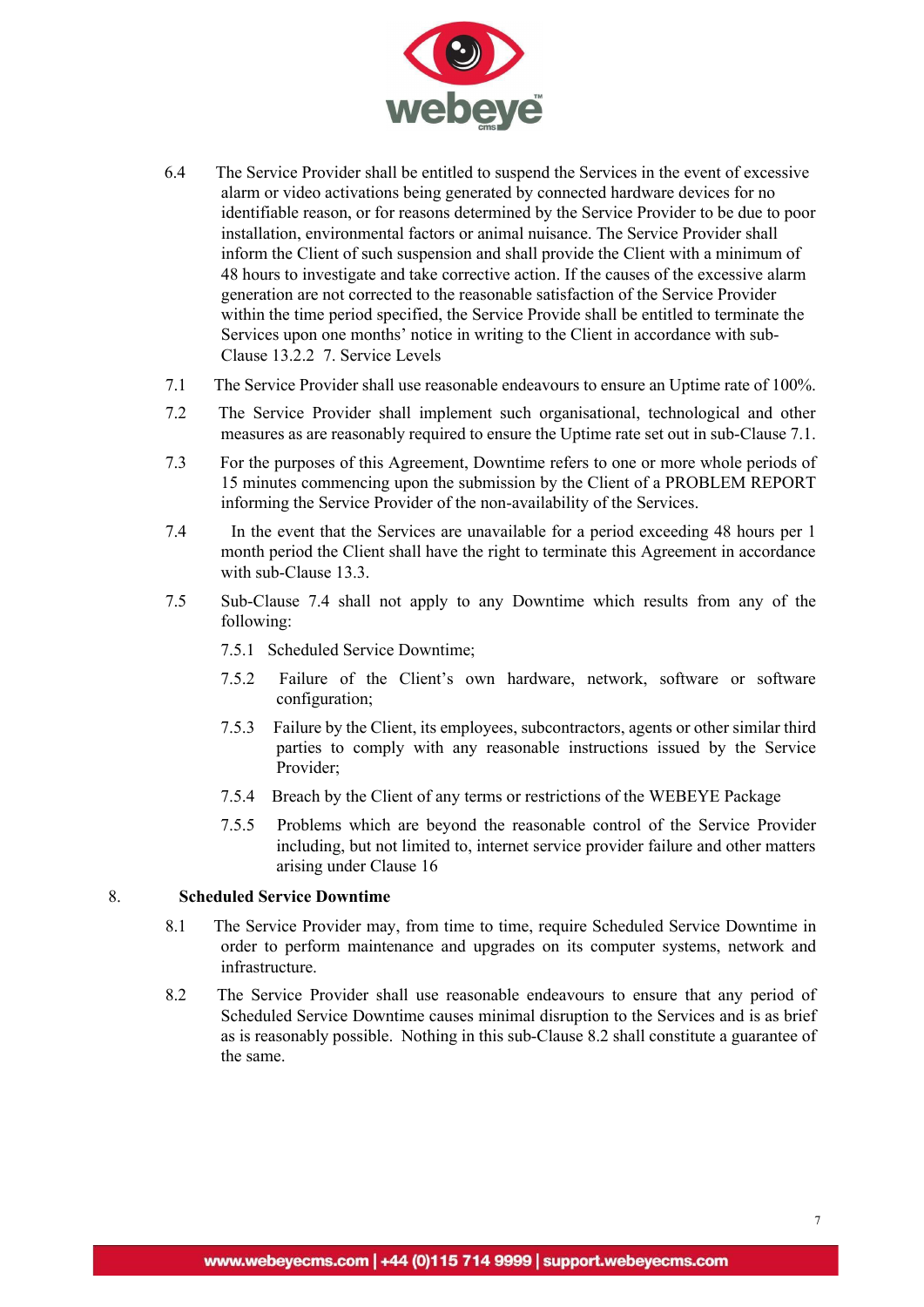

- 8.3 The Service Provider shall notify the Client of Scheduled Service Downtime no later than 48 hours prior to the start of the same. Such notice shall include an outline summary of the work to be performed during, and the estimated duration of, the Scheduled Service Downtime.
- 8.4 Whenever possible, the Service Provider shall use reasonable endeavours to perform maintenance and upgrades without incurring any Scheduled Service Downtime

#### 9. **Service and Performance Monitoring**

9.1 The Service Provider shall implement Performance Monitoring systems to ensure that the Services are provided in accordance with the Service Levels and the terms and conditions of this Agreement and in particular to deal with respond accordingly to any and all PROBLEM REPORTS informing the Service Provider of the non-availability of the Services

 9.2 In the event that the Service Levels fall below the requirements set out in Clause 7, the provisions of sub-Clause 7.4 shall apply.

## 10. **Data Protection**

- 10.1 Webeye collects and processes personal data pursuant to The General Data Protection Regulation (GDPR), as supplemented by the Data Protection Act DPA 2018 (DPA), in conjunction with **BS50518** which is a British standard produced by the British Standards Institute and specifically governs regulation surrounding all aspects of the alarm receiving centre protocols including the capture, storage and use of alarm, video and associated personal data for both its own staff and that of all third party stakeholders using the service. By conforming to those standards, Webeye has to comply with certain stringent data storage and Cyber security requirements used within a central station environment.
- 10.2 Under **BSEN 50518** (parts 1 to 3) alarm receiving standards require that **NSI Gold Alarm Receiving Centres**, (which is the standard to which we adhere) keep such data for at least 2 years for compliance purposes; in particular Webeye's Records Management and Retention Policy (developed in accordance with BS50518) requires that:
	- 10.2.1 All client data shall be retained for a minimum period of two years.
	- 10.2.2 All data of ARC external communications shall be retained for a minimum period of three months.
	- 10.2.3 A log of operator actions shall be retained for a minimum period of two years.
	- 10.2.4 In addition Webeye must observe and comply with at all times from the moment that personal data is collected, until the moment that personal data are archived, deleted or destroyed that all personal data is
	- a. Processed lawfully, fairly and in a transparent manner
	- b. Collected only for specified, explicit and legitimate purposes
	- c. Adequate, relevant and limited to what is necessary in relation to the purposes for which it is to be processed (Data minimisation)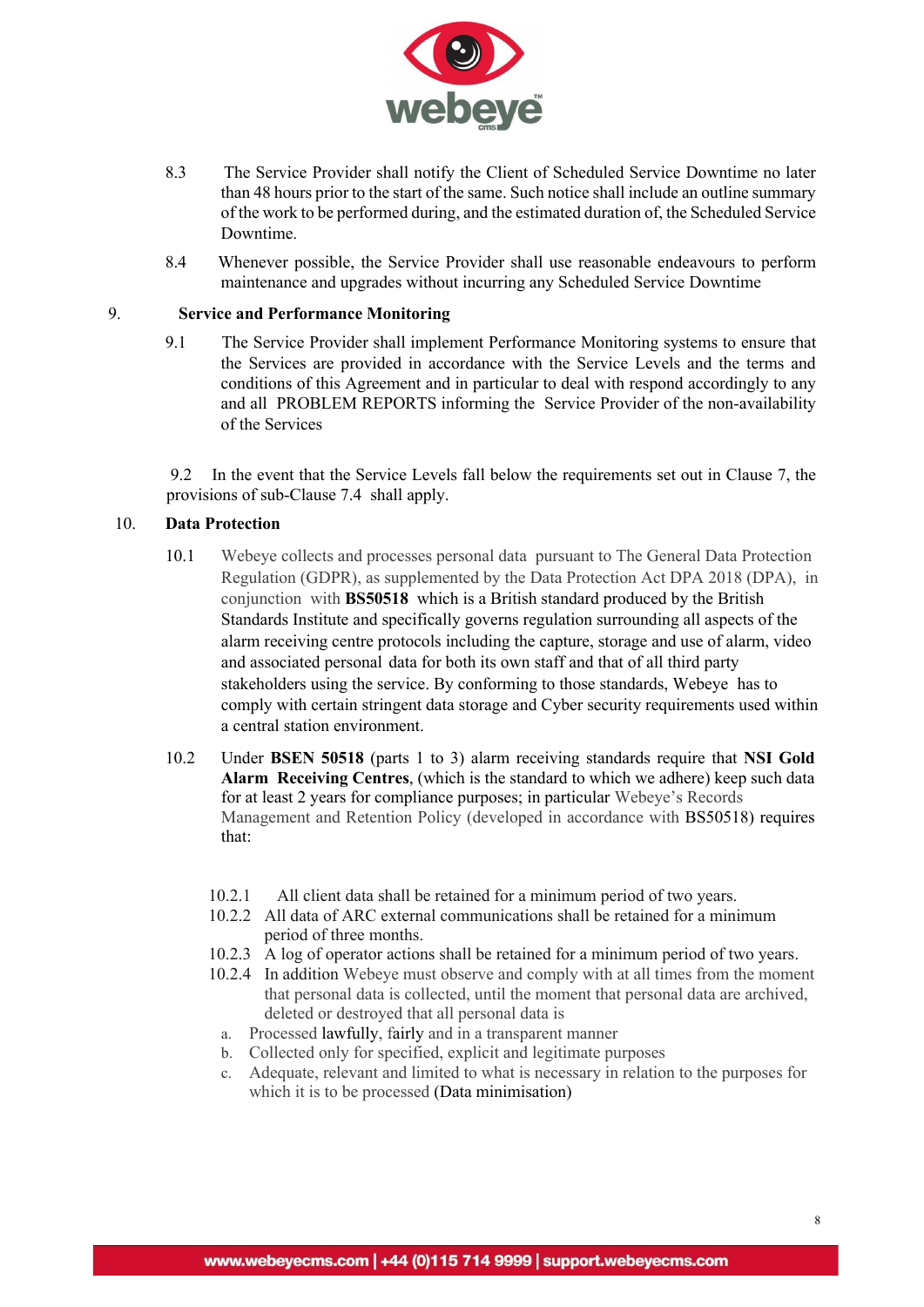

- d. Accurate and where necessary kept up to date.
- e. Not kept in a form which permits identification of data subjects for longer than is necessary for the purposes for which the data is processed.
- f. Processed in a manner that ensures its security using appropriate technical and organisational measures to protect against unauthorised or unlawful processing and against accidental loss, destruction or damage. Security, integrity and confidentiality is ensured via designated stringent data storage and Cyber security requirements used within a central station environment. As aforementioned all of our data is held on AWS and tier 3/4 collocated data centres and complies with ISO27001.
- g. Webeye allows data subjects to exercise their rights in relation to their personal data subject to our overriding obligation under BS50518
- h. Webeye is responsible for, and must be able to demonstrate compliance with, all of the above principles.
- 10.3 As aforementioned this service Level Agreement is intended to be read in conjunction with the Webeye Data Protection Policy, with which it co-exists. Further detail of this Policy can be obtained on our website and should you require further advice or information regarding this policy The Data Protection and Privacy Officer, or other relevant local contacts, can be contacted for general advice.

## 11. **Confidentiality**

- 11.1 Each Party undertakes that, except as provided by sub-Clause 11.2 or as authorised in writing by the other Party, it shall, at all times during the continuance of this Agreement and [for 12 months] after its termination:
	- 11.1.1 keep confidential all Confidential Information;
	- 11.1.2 not disclose any Confidential Information to any other party;
	- 11.1.3 not use any Confidential Information for any purpose other than as contemplated by and subject to the terms and conditions of this Agreement;
	- 11.1.4 not make any copies of, record in any way or part with possession of any Confidential Information; and
	- 11.1.5 ensure that none of its directors, officers, employees, agents or advisers does any act which, if done by that Party, would be a breach of the provisions of subclauses 11.1.1 to 11.1.4 above.
- 11.2 Either Party may:
	- 11.2.1 disclose any Confidential Information to:
		- 11.2.1.1 any sub-contractor or supplier of that Party;
		- 11.2.1.2 any governmental or other authority or regulatory body; or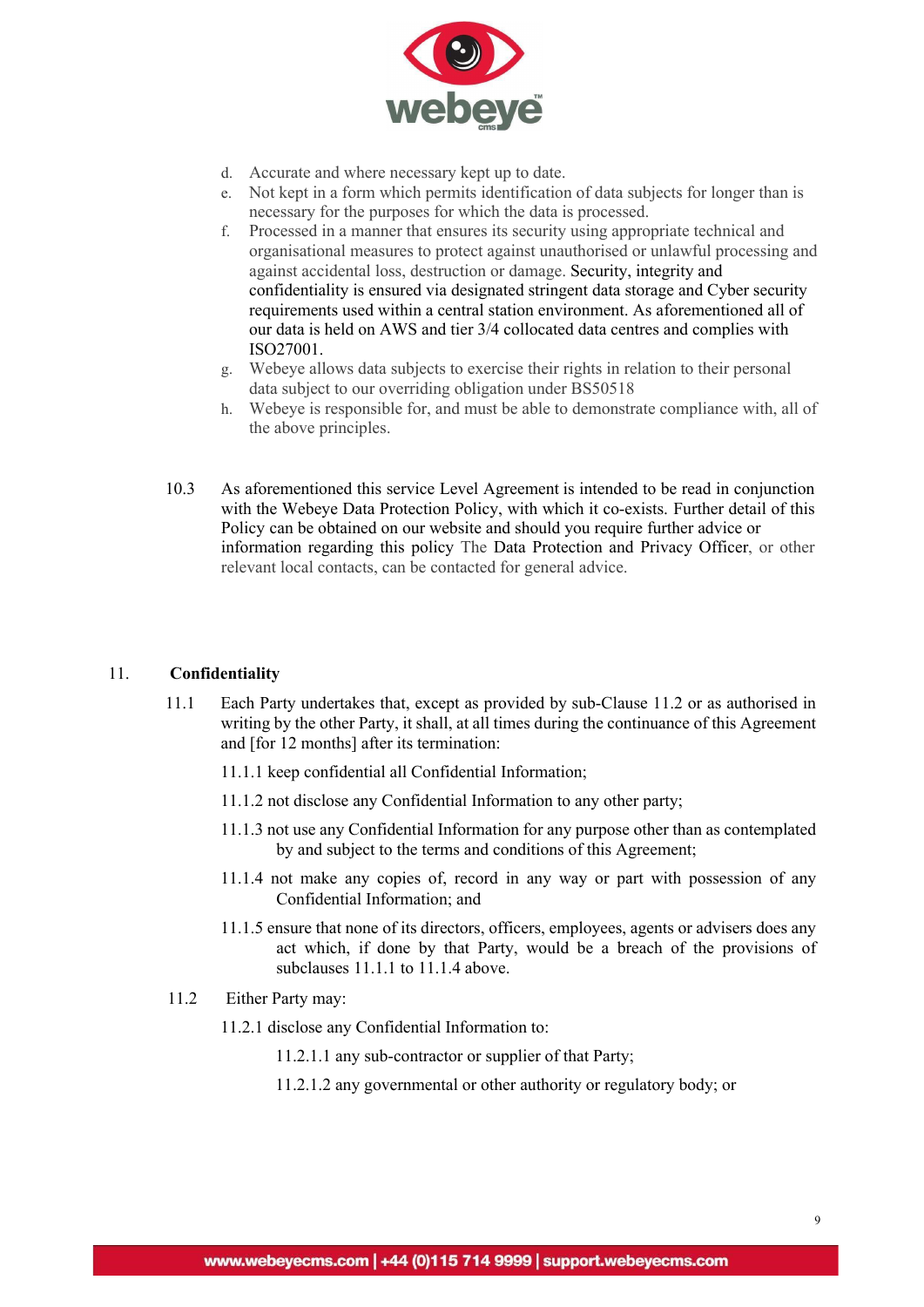

11.2.1.3 any employee or officer of that Party or of any of the aforementioned persons, parties or bodies;

to such extent only as is necessary for the purposes contemplated by this Agreement, or as required by law, and in each case subject to that Party first informing the person, party or body in question that the Confidential Information is confidential and (except where the disclosure is to any such body as is mentioned in sub-Clause 11.2.1.2 above or any employee or officer of any such body) obtaining and submitting to the other Party a written undertaking from the person in question, as nearly as practicable in the terms of this Clause 11, to keep the Confidential Information confidential and to use it only for the purposes for which the disclosure is made; and

- 11.2.2 use any Confidential Information for any purpose, or disclose it to any other person, to the extent only that it is at the date of this Agreement, or at any time after that date becomes, public knowledge through no fault of that Party, provided that in doing so that Party does not disclose any part of that Confidential Information which is not public knowledge.
- 11.3 The provisions of this Clause 11 shall continue in force in accordance with their terms, notwithstanding the termination of this Agreement for any reason.

## 12. **Intellectual Property Rights**

- 12.1 The Service Provider will not acquire ownership of any Intellectual Property Rights subsisting in any material belonging to the Client which the Client may, from time to time, require the Service Provider to store in the course of providing the WEBEYE Services.
- 12.2 The Client agrees to fully indemnify the Service Provider against any and all costs, expenses, liabilities, losses, damages, claims and judgments that the Service Provider may incur or be subject to as a result of the infringement of any Intellectual Property Rights belonging to any third party arising out of the Client's failure to obtain the necessary rights and permissions from third parties in relation to any material (or Intellectual Property Rights) owned by such third parties.

#### 13. **Termination**

13.1 Following the end of the initial Term, Either Party may terminate this Agreement by giving to the other written notice, or by the client decommissioning a Service using the WEBEYE Portal or by any method agreed by the parties under separate contract

13.1.1 The Service Provider may terminate this agreement by giving to the Client 30 days notice in writing.

13.1.2 The Client may terminate this agreement by giving written notice to the Service provider or by decommissioning a Service using the Webeye Portal in either case the notice period will only extend to the end of the billing period.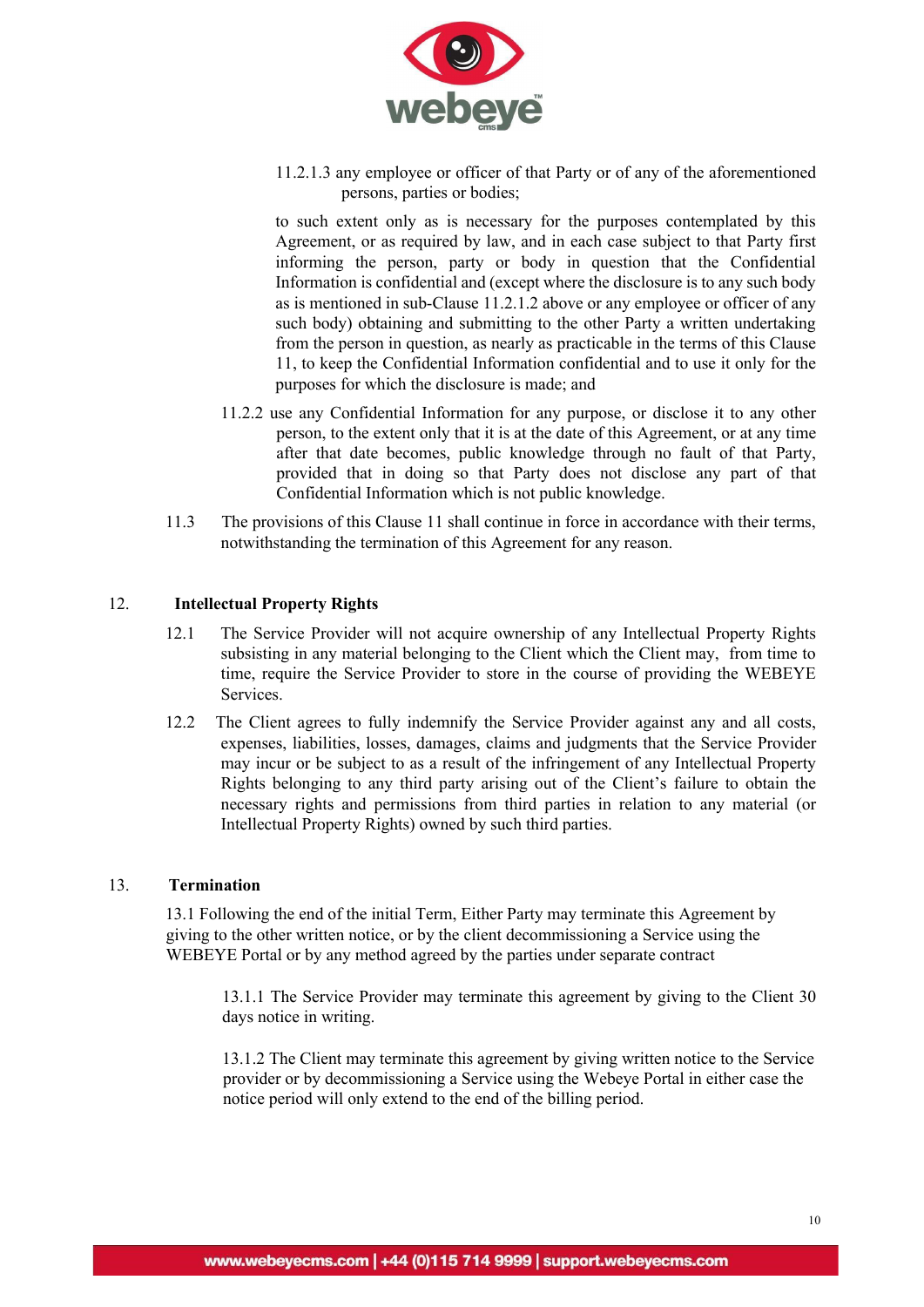

13.1.3 The Client will be required to either disconnect the site from the Webeye platform or provide written notice failing which the Service provider will continue to invoice the Client and the agreement will continue any purported termination will be invalid.

13.2 Either Party may forthwith terminate this Agreement by giving written notice to the other Party if:

- 13.2.1 any sum owing to that Party by the other Party under any of the provisions of this Agreement is not paid within 1 month of the due date for payment;
- 13.2.2 the other Party commits any other material breach of any of the provisions of this Agreement and, if the breach is capable of remedy, fails to remedy it within 1 month after being given written notice giving full particulars of the breach and requiring it to be remedied;
- 13.2.3 an encumbrancer takes possession, or where the other Party is a company, a receiver is appointed, of any of the property or assets of that other Party;
- 13.2.4 the other Party makes any voluntary arrangement with its creditors or, being a company, becomes subject to an administration order (within the meaning of the Insolvency Act 1986);
- 13.2.5 the other Party, being an individual or firm, has a bankruptcy order made against it or, being a company, goes into liquidation (except for the purposes of bona fide amalgamation or re-construction and in such a manner that the company resulting therefrom effectively agrees to be bound by or assume the obligations imposed on the other Party under this Agreement);
- 13.2.6 anything analogous to any of the foregoing under the law of any jurisdiction occurs in relation to the other Party;
- 13.2.7 the other Party ceases, or threatens to cease, to carry on business; or
- 13.2.8 control of the other Party is acquired by any person or connected persons not having control of that other Party on the date of this Agreement. For the purposes of this Clause 12, "control" and "connected persons" shall have the meanings ascribed thereto by Sections 1124 and 1122 respectively of the Corporation Tax Act 2010.
- 13.3 The Client shall have the right to forthwith terminate this Agreement by giving written notice to the Service Provider in the event that the Service Provider fails to provide the Services in compliance with the Service Levels for the period set out in sub-Clause 7.5.
- 13.4 The right to terminate this Agreement given by this Clause 12 shall not prejudice any other right or remedy of either Party in respect of the breach concerned (if any) or any other breach.

## 14. **Post-Termination Provisions**

Upon the termination of this Agreement for any reason: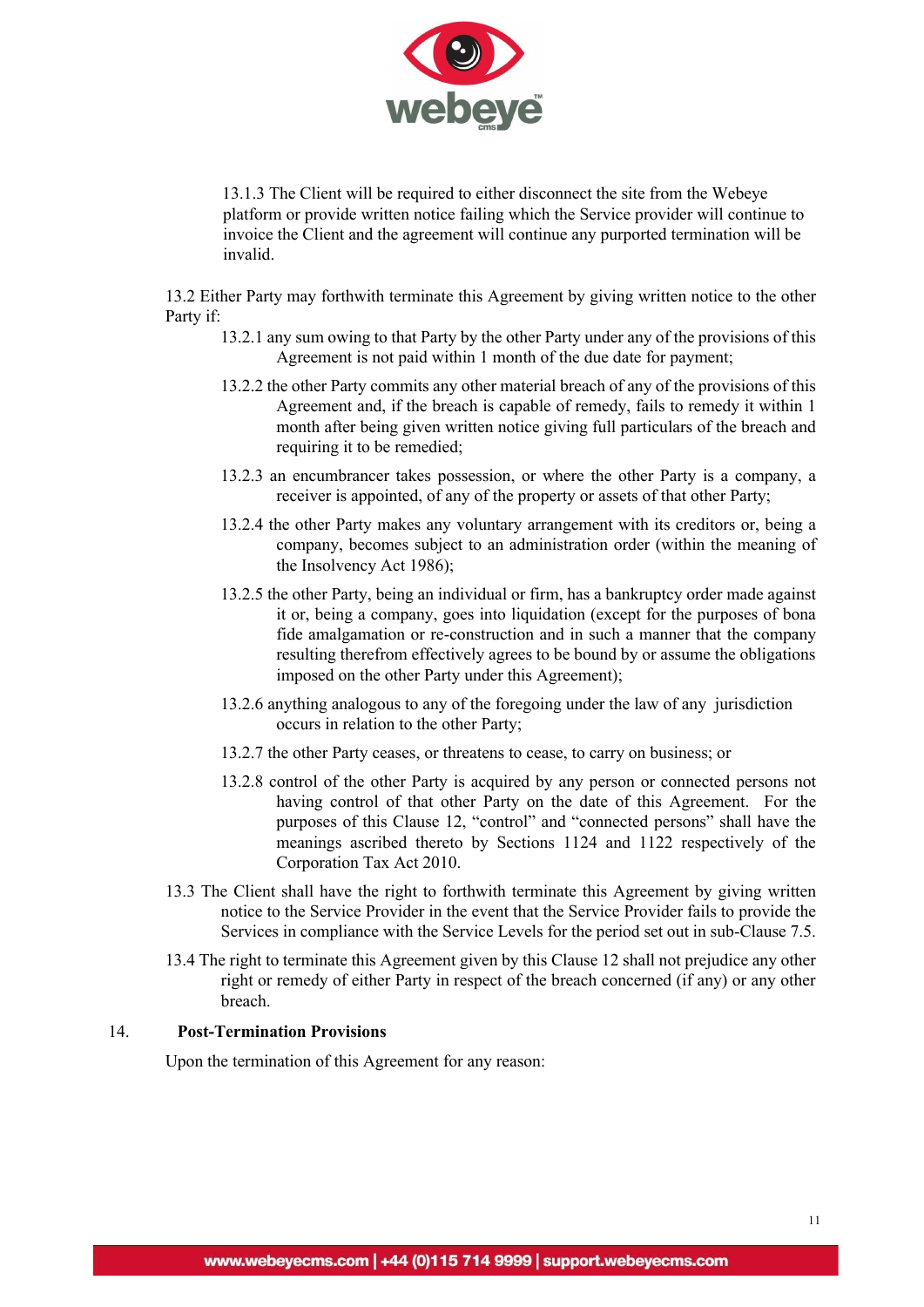

- 14.1 any sum owing by either Party to the other Party under any of the provisions of this Agreement shall become immediately due and payable;
- 14.2 any rights or obligations to which any of the Parties to this Agreement may be entitled or be subject before its termination shall remain in full force and effect where they are expressly stated to survive such termination;
- 14.3 termination shall not affect or prejudice any right to damages or other remedy which the terminating Party may have in respect of the event giving rise to the termination or any other right to damages or other remedy which either Party may have in respect of any breach of this Agreement which existed at or before the date of termination;
- 14.4 subject as provided in this Clause 13, and except in respect of any accrued rights, neither Party shall be under any further obligation to the other;
- 14.5 the Service Provider shall forthwith remove any and all information belonging to and pertaining to the Client from its computer systems; and
- 14.6 each Party shall (except to the extent referred to in Clause 11) forthwith cease to use, either directly or indirectly, any Confidential Information, and shall forthwith return to the other Party any documents in its possession or control which contain or record any Confidential Information.

## 15. **Liability and Indemnity**

Neither party shall not be liable whether in tort (including for negligence or breach of statutory duty), contract, misrepresentation, restitution or otherwise for any loss of profits, loss of business, depletion of goodwill and/or similar losses or loss or corruption of data or information, or pure economic loss, or for any special indirect or consequential loss, costs, damages, charges or expenses however arising under this agreement; and (b) the Service Provider's total aggregate liability in contract, tort (including negligence or breach of statutory duty), misrepresentation (whether innocent or negligent), restitution or otherwise, arising in connection with the performance or contemplated performance of this agreement shall be limited to the Fees paid or payable by the Client in the preceding 30 days.

## 16. **Force Majeure**

Neither Party to this Agreement shall be liable for any failure or delay in performing their obligations where such failure or delay results from any cause that is beyond the reasonable control of that Party. Such causes include, but are not limited to: power failure, internet failure, industrial action, pandemic, civil unrest, fire, flood, storms, earthquakes, acts of terrorism, acts of war, governmental action or any other event that is beyond the control of the Party in question.

#### 17. **Nature of the Agreement**

17.1 This Agreement is personal to the Parties and neither Party may assign, mortgage, or charge (otherwise than by floating charge) any of its rights hereunder, or sub-contract or otherwise delegate any of its obligations hereunder, except with the written consent of the other Party, such consent not to be unreasonably withheld.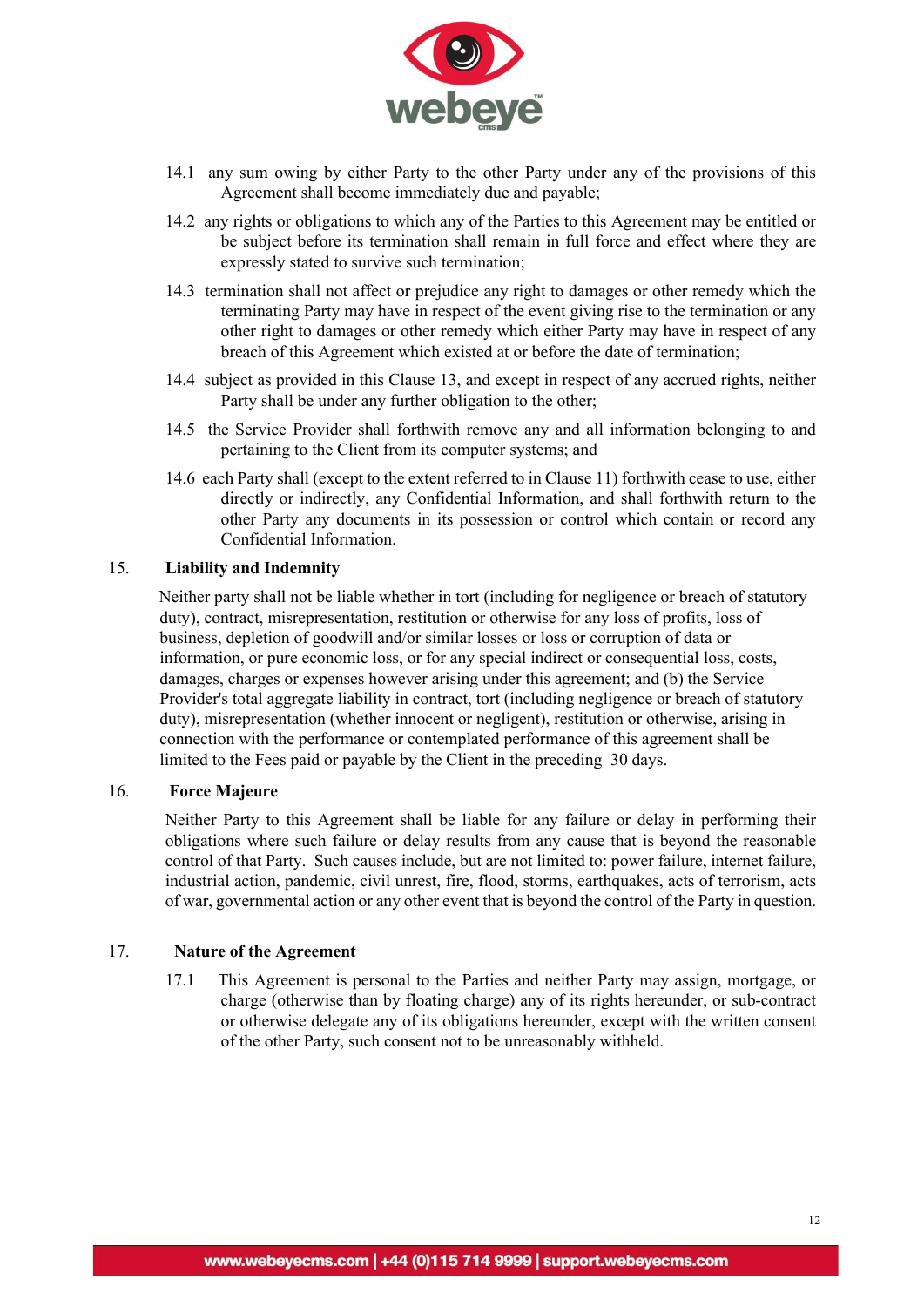

- 17.2 Save as aforesaid this Agreement contains the entire agreement between the Parties with respect to its subject matter. The Service Provider reserves the right to modify this agreement and will post the modified version of this agreement on the WEBEYE portal.
- 17.3 Each Party acknowledges that, in entering into this Agreement, it does not rely on any representation, warranty or other provision except as expressly provided in this Agreement, and all conditions, warranties or other terms implied by statute or common law are excluded to the fullest extent permitted by law.
- 17.4 No failure or delay by either Party in exercising any of its rights under this Agreement shall be deemed to be a waiver of that right, and no waiver by either Party of a breach of any provision of this Agreement shall be deemed to be a waiver of any subsequent breach of the same or any other provision.
- 17.5 At any time after the Commencement Date each of the Parties shall, at the request and cost of the other Party, execute or procure the execution of such documents and do or procure the doing of such acts and things as the Party so requiring may reasonably require for the purpose of giving to the Party so requiring the full benefit of all the provisions of this Agreement.

## 18. **Severance**

The Parties agree that, in the event that one or more of the provisions of this Agreement is found to be unlawful, invalid or otherwise unenforceable, that / those provisions shall be deemed severed from the remainder of this Agreement. The remainder of this Agreement shall be valid and enforceable.

## 19. **Relationship of the Parties**

- 19.1 Nothing in this Agreement shall constitute, or be deemed to constitute, a partnership between the Parties nor, except as expressly provided, shall it constitute, or be deemed to constitute an agency of any other party for any purpose.
- 19.2 Subject to any express provisions to the contrary in this Agreement, the Service Provider shall have no right or authority to, and shall not do any act, enter into any contract, make any representation, give any warranty, incur any liability, assume any obligation, whether express or implied, of any kind on behalf of the Client or bind the Client in any way.

#### 20. **Notices**

- 20.1 All notices under this Agreement shall be accepted electronically and/or in writing and be deemed duly given if signed by, or on behalf of, a duly authorised officer of the Party giving the notice.
- 20.2 Notices shall be deemed to have been duly given:
	- 19.2.1 when delivered, if delivered by courier or other messenger (including registered mail) during normal business hours of the recipient; or